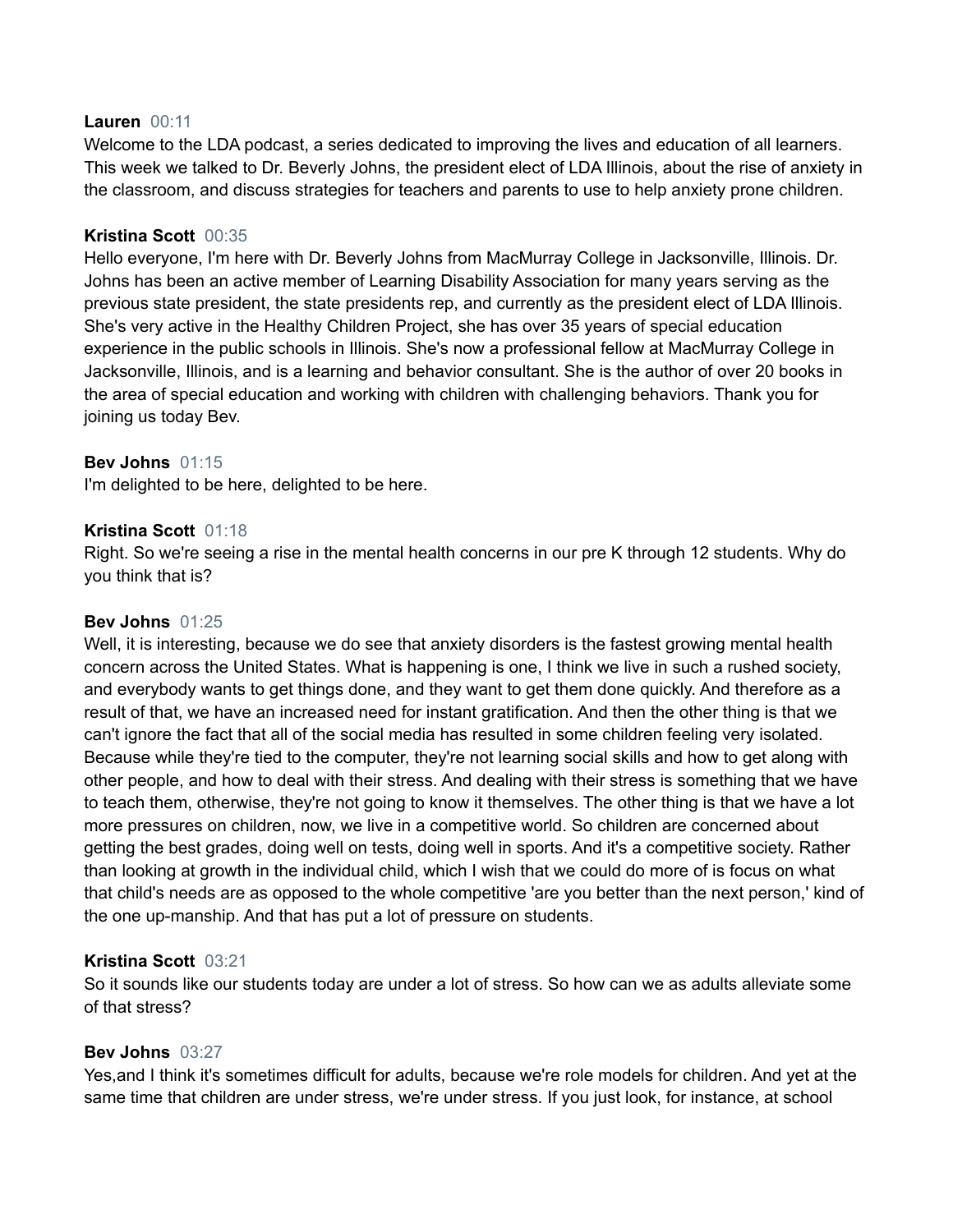personnel, you know, they feel pressured to make sure that the children do well on tests. They need to get all of their paperwork done. They're facing working in the schools and raising a family and worrying about money, etc. So school folks are under a great deal of stress. Parents, particularly parents who have any child with special needs, are worried because they're afraid that it's a reflection on them if their children are not doing well. And they're also trying to meet the demands of raising a family, going to work, getting everything done, wondering where the next paycheck is going to come from. So there's just a lot of pressure out there. And it's pressure to keep up with other people. And it's the pressure about worrying about what other people think about them. So it's a competitive society with adults as well as children. Well, what happens is then children see the parent or the educator being stressed out, and oftentimes that person just can't deal with all of this stress that is coming at them. And then that makes the children more stressed. So I said it's just like the snowball effect. So people are pressured at one hand, and then it just impacts everybody until it gets to the child, and the child is very concerned about it. Because the key for parents and educators is to remember they're role models. And they have to learn to emotionally regulate themselves, so that they model how to do that with children, because children don't pick that up on their own, they have to be taught those skills. And so therefore, the adults in their lives have to be the ones who teach them those skills, through modeling and through co-regulating with them through using a variety of strategies.

### **Kristina Scott** 06:00

So it sounds like the adults in the world that are stressed, oftentimes, the children pick up on that stress, and they take it on themselves.

### **Bev Johns** 06:07

Exactly. They do, they do.

### **Kristina Scott** 06:10

And then I guess you say that the adults should model how to self regulate, how do we explicitly teach that to children?

### **Bev Johns** 06:17

Right, well, the first thing that we have to do is never assume that children just automatically know how to do that. They have to be taught and they have to be taught first, by co-regulating wisdom. So for instance, when we see the child is stressed, or where we're stressed, we may need to teach them some deep breathing activities, we maybe want to teach them things that are what we call cognitive distractions. In other words, let's move to another activity, or let's change the topic. And if you stop and think about it, adults spend a lot of money on going to yoga classes, or going to stretching classes, or whatever that helps them to regulate. And we need to teach children, those deep breathing and closing their eyes and thinking of something that makes them happy in their lives.

### **Kristina Scott** 07:26

So if I have a worrier in my class, as a teacher, how do I get them to stop the worrying? Is it cognitive distractors? Is it something else I need? Is it something I can say to them?

### **Bev Johns** 07:40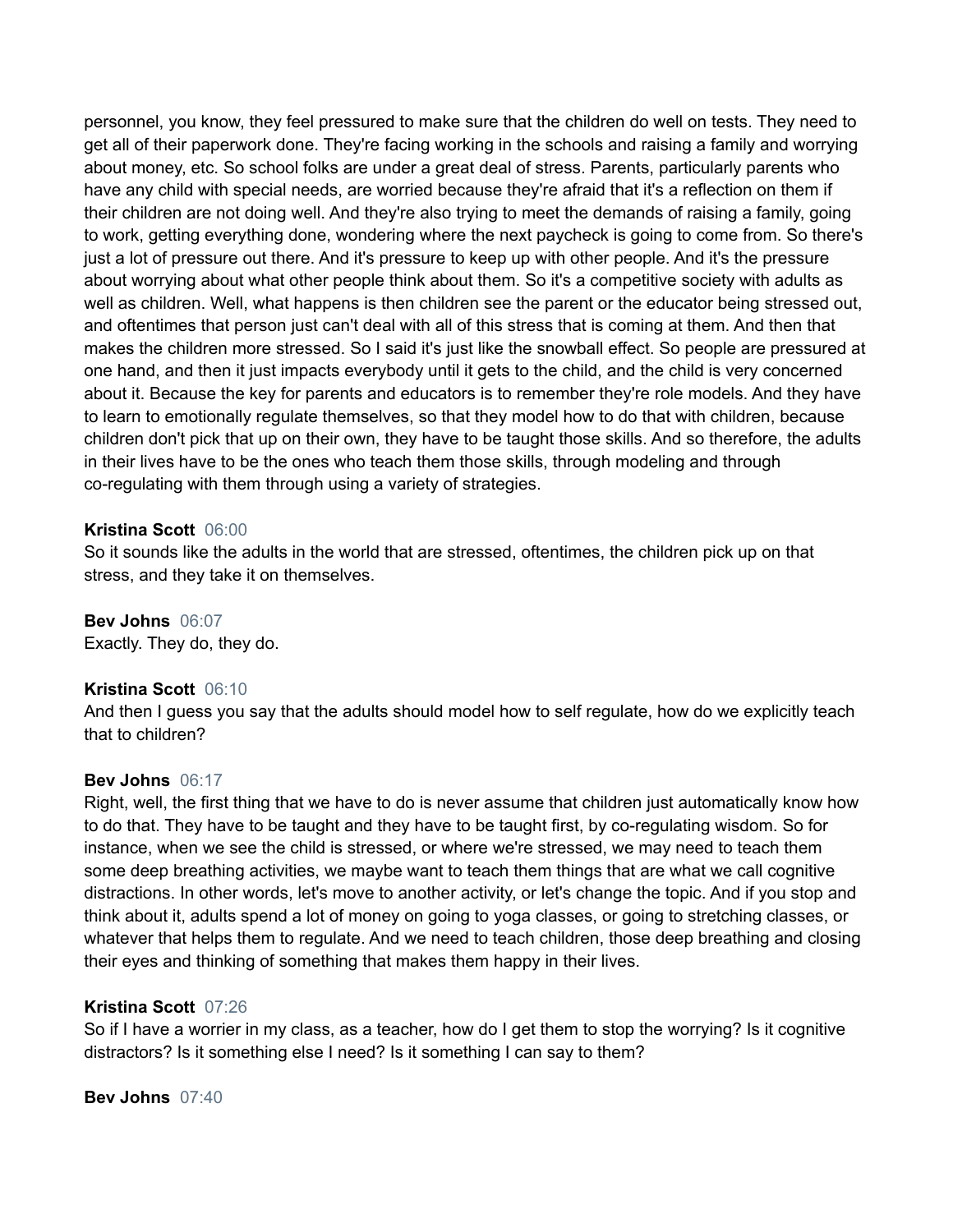I think that first of all we have to learn, the adults need to learn what the triggers are for the children. And then help the children identify those triggers, so that they can do better. For instance, in a classroom, it might be certain words that trigger you know, something worrying, or the first thing we have to do is know our children, and all of the barriers and what I call the emotional baggage that they're coming into the classroom with, because a lot of our children are coming in with a lot of baggage. Certainly, some of our children are coming to school having been abused, well, then we have to be careful about just the simple act of laying a hand on them to comfort them, it may not comfort them at all, it might be very difficult for them to take. And then we also have to remember that not only do our children have trouble emotionally regulating, but they have something that we call the lack of cognitive flexibility, meaning the ability for them to move from one activity to another. So that's why we want to do one step directions. So we're not giving them multiple things to do at one time, because multiple things to do at one time, regardless of their age, are very difficult for them. And then we need to make sure that our directions are clear. And then we need to speak slowly because a lot of work is now being done with children who have anxiety, who have auditory processing deficits, because if you're worried about a lot of things, you're going to have problems, you know, attending to a task. So we have to remember that they're going to have trouble auditorily processing information. That's why we want to do one step directions in the classroom. One of the big concerns that I see with children is that we switch activities and we switch activities fast. And sometimes our children can't move from PE class to math, because that's just too big of a jump. So we might need to build in an intermediate step. So for instance, rather than going right from PE to math, maybe we can go from PE to doing an active activity in math, that involves some body movement. The other problems that I see are with worksheets. I just have some real issues, if you have problems with cognitive flexibility, a lot of our worksheets today, switch directions on one sheet of paper six times. Well, a child who has got problems switching gears can't do that. And so then we say they are separate. When it's an issue they can't move from one direction to another. Or the other thing we do in worksheets is let's just take mathematics as an example, not only do we have six sets of directions on one sheet of paper, which is just, which is what I call circuit overload for a child with anxiety, it's going to cause them a lot of anxiety. But think about it, then sometimes we have math problems that go from left to right, and then we go top to bottom. And then maybe we throw a word problem in there. Those are very, very difficult for children. So I say to teachers, don't put more than one direction on a sheet of paper at a time. Because otherwise, you're really causing, just by the worksheet itself, you're causing that child to have more anxiety and sometimes we just don't think about those things. The other thing is, I think parents and educators tend to say to children, hurry up, hurry up and get all of that done. The problem with telling a child with anxiety to hurry up is they could do it if they could do it, and they can't do it. And it isn't that they won't, it's that they can't do it. And so recognizing that when you say the words hurry up, you're causing more anxiety for a child.

### **Bev Johns** 07:53

Timers are another example, we say to children, you have five minutes to do this, that in itself is going to cause anxiety for some children. It's probably much better to say, in math, do two more problems, or in reading answer one more question, or if you're an art teacher, finish painting with this one color. So it's those little things that can really make a big difference for a child, and can avoid a lot of stress and anxiety that they might be feeling. And then we know about children who have trouble with tests. I was working with a student one day, and this is an older student. And she was so anxious because she had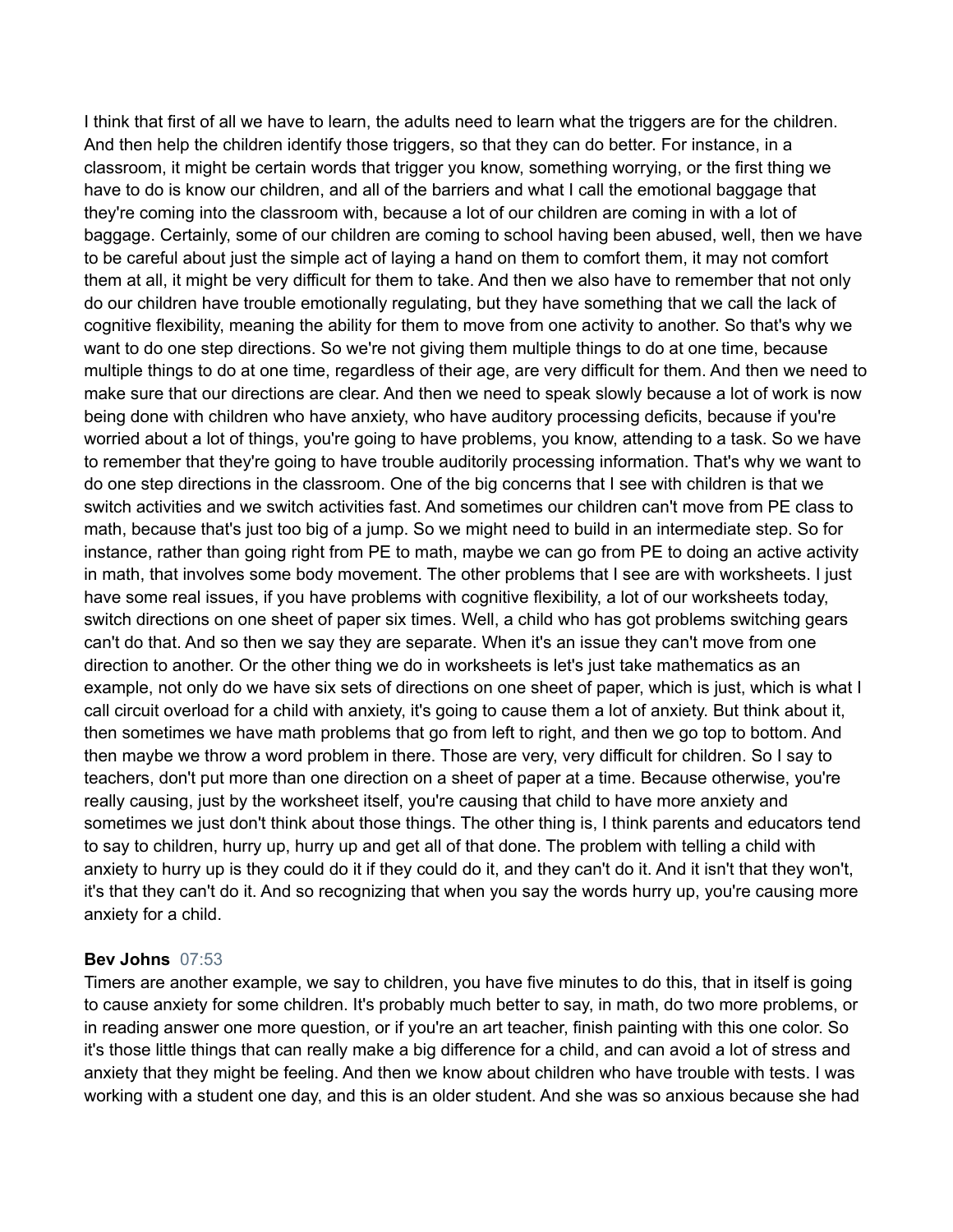put so much pressure on herself. She had to do well on the test. You know, she had this goal. And if she didn't do well on the test, she wasn't going to be able to meet her goal. She spelled her own name wrong. Yeah, I mean, and those things break your heart. So you want to, you know, so I always say also with tests, we could reduce some anxiety if we taught our children how to take tests, how to take tests, test-taking strategies. There are lots of well researched test-taking strategies that are out there for students as well, and test taking is a skill, it is a skill. That's right.

## **Kristina Scott** 14:01

So how do we know the difference between a child that's a worrier versus a child that has anxiety?

## **Bev Johns** 14:07

Right, right. Well, I would say that we all worry. And frankly, we all have anxiety. When I was presenting yesterday, I was, you know, before I presented, I had anxiety and I was...because why? Because I was worrying that the equipment wouldn't work. I was worrying that I'd have enough materials for people. Those are all normal reactions. And I think that one of the things we can do with children and with ourselves is identify those things that make us worry. But once we get into this whole notion of anxiety disorders, then what we're talking about are the children who the anxiety is interfering with their life functioning. I mean, there were certain things that they're not able to do and developmentally inappropriate. I mean, like young children are going to worry, it's just part of development. And then when it's lasting for six months or more, then it's a concern to us. And what is problematic is that we have identified children who have somewhere on the spectrum, anxiety. And we may be able to identify that when they're young. But what's found is that there is an 8 to 10 year delay in them getting treatment.

## **Kristina Scott** 15:35

Wow, that speaks to the mental health services in our country.

## **Bev Johns** 15:39

Exactly. Mental health. Or the other thing is, they may be getting treatment for something else and not for the anxiety. Because a number of things might be related to anxiety, but they're presenting themselves as Oppositional Defiant Disorder, when it's really anxiety. But they don't want anybody to know they're anxious, so they act up to cover it up.

## **Kristina Scott** 16:05

So sometimes we see internalizing behavior. But sometimes we do see that externalizing behavior too.

### **Bev Johns** 16:09

We do and I always say that our children are complex, little beings. And we have to recognize that sometimes the behavior that they're exhibiting externally is not always what it seems to be.

### **Kristina Scott** 16:29

So you gave us a number of strategies in the classroom, but anxiety or worry goes across environments. What are some strategies for parents in the home environment?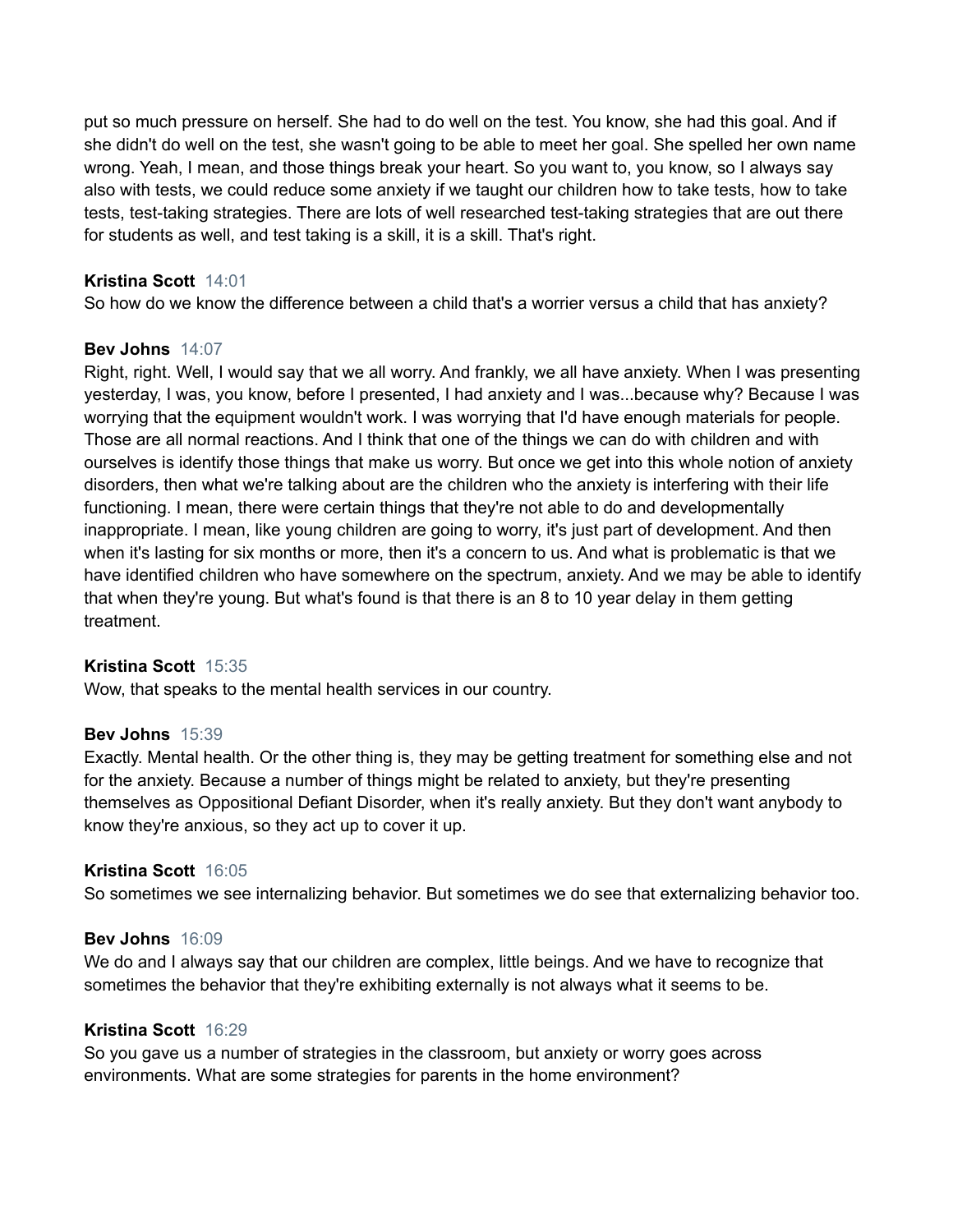#### **Bev Johns** 16:38

I think that parents again, can teach their children how to emotionally regulate with, you know, some relaxation strategies and deep breathing, and actually actively listening to their children and not denying their children's feelings. And yesterday in the audience, I gave some questions that parents can ask their children, as opposed to saying, 'How are you? How did school go today?' Getting a little bit more specific, like 'What made you happy?' You know, when you were at school today, or is there anything you want to talk about, so that they're less anxiety provoking, but the big thing is actively listening and not denying what they're feeling. So if they're telling us that something is too hard for them, we need to take note of that. And what we don't need to do is say, Oh, that's easy, or you can do it. There's a little book that I like, it's called, I Can't Do It Yet, which gives children hope. And I think that parents have to focus on their children's strengths, and what their children do well, they need to model the strategies. And then they need to remember the cognitive flexibility activity. So remembering that your child is not going to be able to go make their bed, go out and have breakfast, get their clothes on, a lot of things at one time, you've got to break it down. One of the other things that I see is, you know, get your room clean, they'll take one little step, you know, put five of your toys away. So giving them parameters, and not overwhelming them.

### **Kristina Scott** 18:32

So these are some great strategies for parents and for teachers that you gave us earlier. What are some additional resources that if people want to learn more about this topic, where can they go? I know you've written a number of books.

### **Bev Johns** 18:44

Right, and our latest book was published by Rutledge. And it's all about some practical strategies. It's called Working with Students who have anxiety. And one of the things that we did in that book as we not only talk about practical strategies for parents and educators in general, but we also because two of my colleagues are artists, and they have developed many art activities that are destressors for children and also help children identify what their worries and fears really are through art. Because I'm a firm believer in using the arts, at home and in the classroom. And so, letting children express themselves through the visual arts or through music. We know with adults music is a wonderful destressor. So, the book has a lot of activities that parents and educators can do in terms of utilizing the arts to help destress their children.

### **Kristina Scott** 20:00

Right, it sounds like it has a lot of different learning interests of students built into the book, which says what we need in our classrooms and in our homes.

### **Bev Johns** 20:08

Sadly, that's right. That's right. Because, you know, the real challenge is we have like, you know, 1/4 of our children in the classrooms have anxiety, which is a huge number, which is a lot of children. That's why I say teaching and parenting are rocket science. I mean, because what we're trying to do is figure out the multiple needs that children have, and why children behave the way they do in their complex ways. They and there's usually not one simple answer.